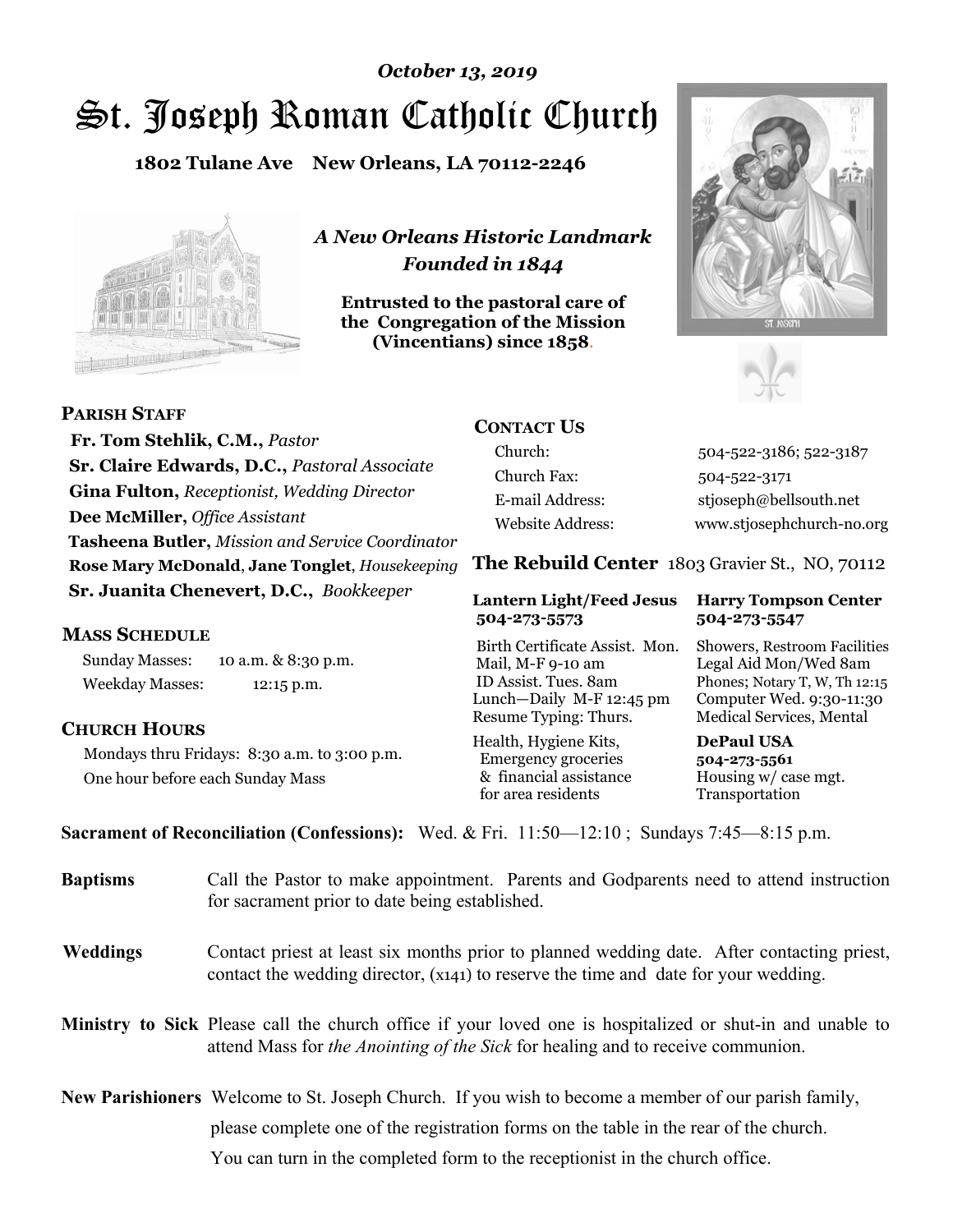# **Twenty-eighth Sunday Contract Contract Contract Contract Contract Contract Contract Contract Contract Contract Contract Contract Contract Contract Contract Contract Contract Contract Contract Contract Contract Contract Co**

| 10:00 am St. Joseph Parishioners Living & Deceased<br>8:30 pm Bell Sisters +; Lily Illickal; Gaynell Robin; Joseph Morales, Jr.,+; Madel, Patricia Butler + | Clarence Schlamp +                                                                       |
|-------------------------------------------------------------------------------------------------------------------------------------------------------------|------------------------------------------------------------------------------------------|
| Monday, October 14, 2019—St. Callistus I                                                                                                                    | <b>READINGS FOR THE WEEK</b>                                                             |
| 12:15 p.m. Philippa, Joseph D' Alfonso; Howie Nguyen                                                                                                        | <i>Sunday, Oct. 13,</i> One in Faith #1118                                               |
| Tuesday, October 15, 2019-St. Teresa of Jesus                                                                                                               | Monday: Rom 1:1-7; Ps 98:1-4; Lk 11:29-32                                                |
| 12:15 p.m. Madeline von Almen + Thos Stone, Jr. + Anthony, Joseph                                                                                           | Tuesday: Rom 1:16-25; Ps 19:2-5; Lk 11:37-41                                             |
| Wednesday, October 16, 2019—St Hedwig<br>D'Alfonso<br>12:15 p.m. Bennett Joseph, Sr. + Terry Peltier + Betty Sultzman +                                     | Wed.: Rom 2:1-11; Ps 62:2-9; Lk 11:42-46<br>Thurs.: Rom 3:21-30; Ps 130:1-6; Lk 11:47-54 |
| Thursday, October 17, 2019—Ignatius of Antioch                                                                                                              | Fri.: 2 Tm 4:10-17; Ps 145:10-18; Lk 10:1-9                                              |
| 12:15 p.m. Austin D'Alfonso +; John G. Danna; Gaynell Robin; Aubrey                                                                                         | Sat.: Rom 4:13-18; Ps 105:6-43; Lk 12:8-12                                               |
| Friday, October 18, 2019—St. Luke<br>Ganus<br>12:15p.m. Grant Winand + Madeline von Almen + Mel Schiro;<br>Nick Ford; Bennett Joseph, Jr. +                 | Sunday:<br>Ex 17:8-13; Ps 121:1-8;<br>$2$ Tm $3:14 - 4:2$ ; Lk $18:1-8$                  |

#### **YOUR PRAYERS ARE ASKED FOR THE FOLLOWING PARISHIONERS , WHO ARE IN NEED OF HEALING:**

 Dorothy Alexander, Anthony Blaise, Clarke Bordelo, Lawrence & Mamie Brown, Cheryl Butler, Angelle Campbell; John Caron, John & Kathleen Gebbia, Sylvia Daily-Powell, Joseph Delay, Bernardine Dupre, Terry Eggleston, Linda Elwood, Heather Faircloth, Frances Fiegler, Darrell & Ramona Ford, Donald Frazier, Mark Eiserloh, Shirley Gaither, Roselyn Hansen, Sarah Hollier-Watkins, Marvin Johnston, Jim Karam, Bill Kroetz, Ken Kussman, Nowell Lacking, Landy Lanza, James Leung, Andrew Marino, Sara Marino, Priscilla Martin, Karen McCoy, Hazel McMiller, Donna Moore, Susan Orkus; Tina Roderfeld, Irelia Robinson; Bernie Saul; Pippy Sanders, Anita Schexnayder; Louise Sonnier, Mel & Gaspar Schiro; Theard Simms, Fr. Tom Stehlik, CM, Malcolm Taylor, Jane Tonglet, Fritz & George Tripkovich, Georgiana Prevost, Marion Vaughn, Juanita Ware, Cathleen Ward, Warren Webster, Helen Wilson, Mary Willis, Lynn Williams,Charlie & JoAnn Slocum.

#### **SANCTUARY CANDLE AND MASS INTENTIONS**

 The Sanctuary Candle is burning this week to pray for **C Arceneaux.** To reserve a date to burn the Sanctuary Candle in memory of someone or for a special intention, please call the church office (522-3186). The Sanctuary Candle offering is \$15 for one week. The offering for Mass intentions is \$5.00 per Mass.

# **APOSTOLIC JOURNEY OF POPE FRANCIS TO THAILAND**

### **Thursday, 21 November 2019 BANGKOK**

**Welcome Ceremony** in the Government House courtyard

**Meeting with the Prime Minister** in the "Inner Ivory Room" of the Government House

Meeting with Authorities, Civil Society and the Diplomatic Corps in the "Inner Santi Maitri" Hall of the Government House

**Meeting with the medical staff of St. Louis Hospital** 

**Visit to the Supreme Buddhist Patriarch** at Wat Ratchabophit Sathit Maha Simaram Temp

**Visit to infirm and disabled people** at St. Louis Hospital Lunch at the Apostolic Nunciature

# **Friday, 22 November 2019**

**Meeting with Priests, Religious, Seminarians and Catechists** in St Peter's Parish

**Meeting with the Bishops of Thailand and FABC** at the Blessed Nicholas Boonkerd Kitbamrung Shrine

**Meeting with the Members of the Society of Jesus**

**Meeting with the Leaders of the Christian denominations and Other Religions** at Chulalongkorn University

**Mass with Young People** in the Cathedral of the Assumption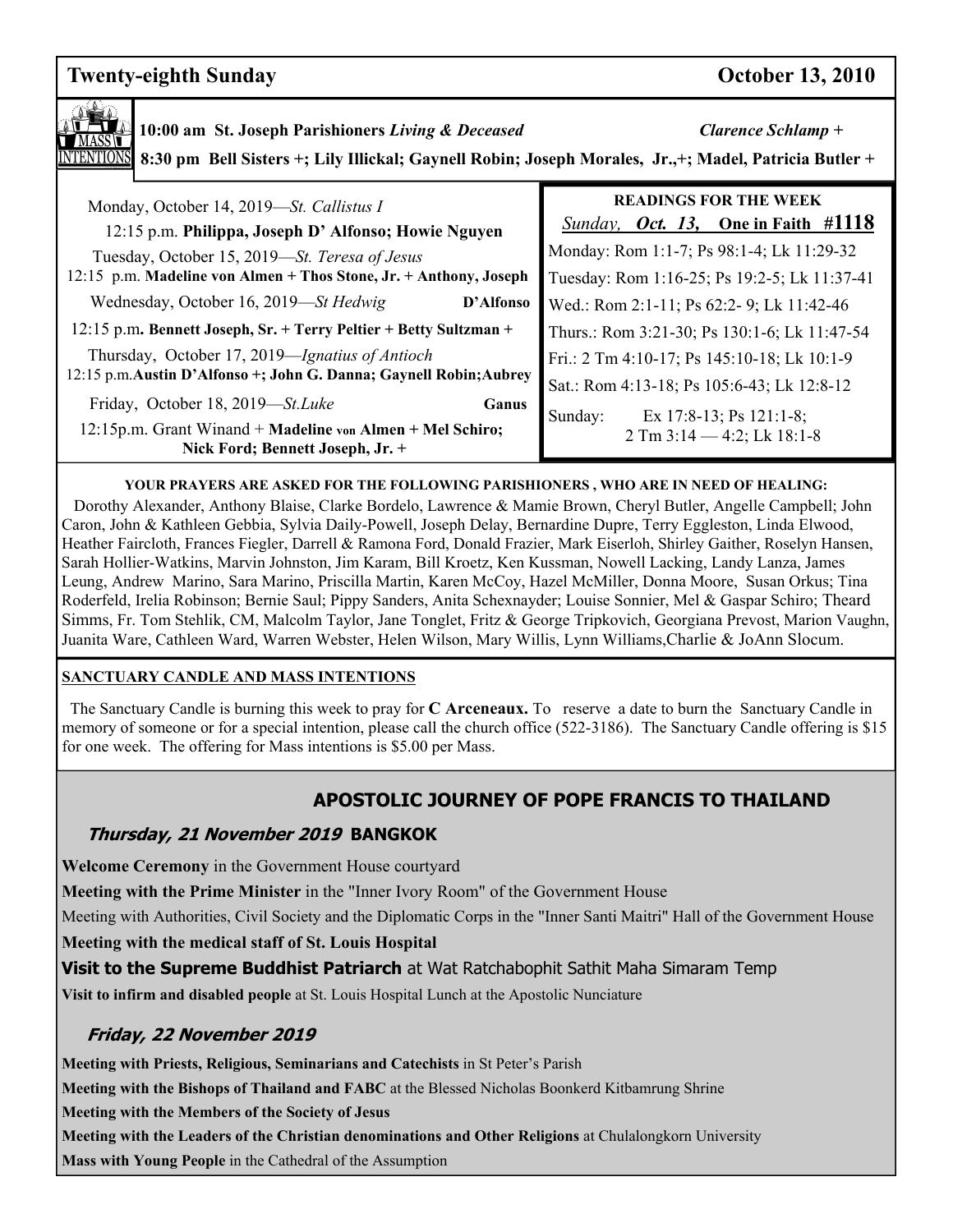If we have died with Christ Jesus we shall also live with him; if we persevere we shall also reign with him.

| <b>PARISH CALENDAR</b>                                            | <b>TREASURE &amp; STEWARDSHIP</b> |
|-------------------------------------------------------------------|-----------------------------------|
| 17 Oct. Thursday RCIA (6:30 pm) meets in Chapel                   | Sunday, Oct. 6 \$3,766.00         |
|                                                                   | Capital Campaign 3,886.00         |
| Children's Liturgy of the Word (10 am/ 8:30 pm)<br>27 Oct. Sunday | Thank you for your generosity!    |

Today, Sunday, October 13, Archbishop Aymond will celebrate a Mass in St. Louis Cathedral at 11 a.m. for the **victims and survivors of violence.** To remember a loved one in this Mass, please call 504.866.2906 or send information to mfl@arch-no.org (ministry of family life). Let us pray for the healing and consolation of all who have lost loved ones.

The 15th Anniversary Mass for **God's Special Children** will take place this Sunday, October 13, 2019, at St. Francis Xavier at 2:00 PM. Thanks to Joy and Jay Zainey for their leadership.

**World Mission Sunday** will be celebrated on Sunday, October 20, 2019, throughout the world. Pope Francis invites us to see this October as a special moment to live out the mission we share through our baptism as God's children, that is to bring the Gospel of Christ to the world.



# **Pope Francis'** *October* **Intention**

That the breath of the Holy Spirit engender a new missionary "spring" in the Church.

**Congratulations!** 

Ξ

 **Kanayo & Emmanuela And their daughter** *Zara Nora*



**First Reading** — Naaman, cleansed from his leprosy, returns gratefully to Elisha (2 Kings 5:14-17).

**Psalm** — The Lord has revealed to the nations his saving power (Psalm 298).

**Second Reading** — If we have died with Christ we shall also live with Christ (2 Timothy 2:8-13).

**Gospel** — Ten lepers are healed by Jesus, but only one, a Samaritan, returns to give him thanks (Luke 17:11-19).

# **HEALING AND SALVATION**

 The readings today speak of healing and salvation. In Second Kings, Naaman, a commander of the army of the king of Syria, develops leprosy. He goes to a stranger, a prophet from Israel, when no one else can cure his disease. Much to his surprise, after a simple bath in the river, he is cured.

In Luke's Gospel, Jesus cures ten lepers and sends them to the priest. Only one, a Samaritan, returns to thank Jesus for his cure and only he hears the words, "Your faith has saved you." The psalm and Timothy remind us that salvation involves justice, kindness, and faithfulness and forever links us with Jesus. In a world as broken as ours, both healing and salvation are necessary.

#### **CHARTER FOR THE PROTECTION OF CHILDREN AND YOUNG PEOPLE**

In response to the Charter for the Protection of Children and Young People from the United States Conference of Catholic Bishops, the Archdiocese of New Orleans continues to make the Hot Line available for anyone who has been hurt or sexually abused by anyone who works for the Church. The Hot Line continues to be available; the number is (504) 522-5019. In continuing our commitment to support and to heal, we invite and encourage individuals who have been hurt or sexually abused recently or in the past by clergy, religious or other employees of the Archdiocese to call our Hot Line and your message will be received confidentially by a mental health professional. Anyone can make a direct call during regular business hours to the Victims' Assistance Coordinator at (504) 861-6253.